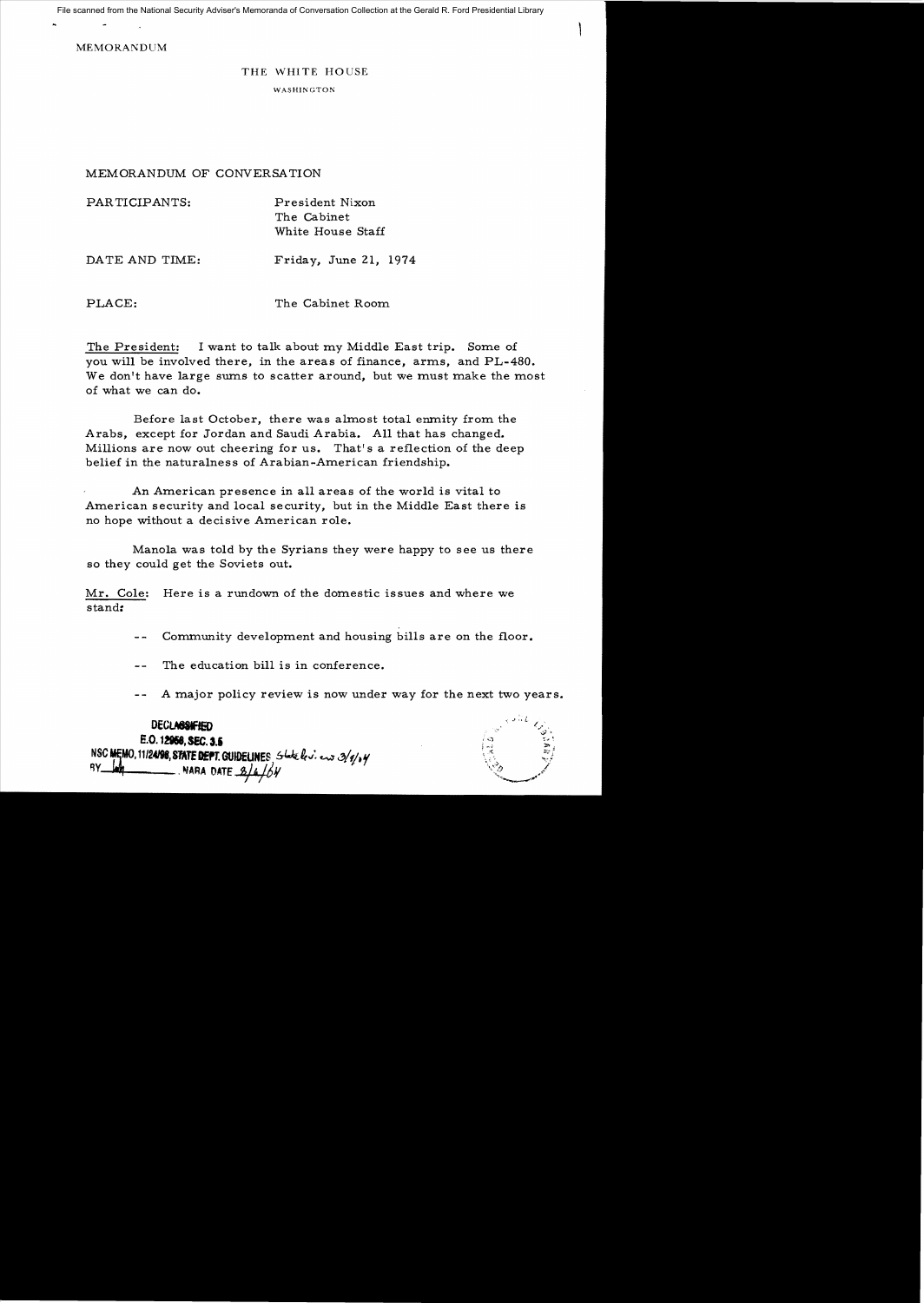Mr. Rush: Inflation is the top topic in this country.

The President: Also in every country I visited.

Mr. Rush: We must demonstrate your personal leadership in the economy. We must also all speak with one voice.

The front line defense against inflation is a sound fiscal and monetary policy. The '74 deficit is \$3-4 billion; the '75 deficit is about \$6-8 billion and maybe the '76 budget will be in balance. We must fight the tax decrease. The best fight against inflation is to increase supply.

We hope the 12% inflation will be reversed to 7% by year's end.

The President: How about personnel?

Mr. Ash: There are three options for personnel cuts: 98,000, 40,000 and less. Defense would have to take one quarter of any cut and that is the problem.

The President: Let's try to think of some symbolic thing we can do, which will have an impact. There are no sacred cows. We need to cut the mnnber of aides. A small staff is a good one; a big one is bad.

Secretary Butz: Most of my budget is food stamps.

The President: That is no sacred cow anymore. It's out of hand.

Mr. Simon: We had a good meeting of the C-20. We took some meaningful steps toward the outline of a new monetary system -- with gold replaced by SDR's.

The IDA bill passed, allowing ownership of gold by American citizens. It probably will pass with the date of December.

The President: I had an interesting meeting with the new Portuguese President. Portugal is now reaping the whirlwind. Their African policy could have serious implications for us. Portugal previously had a stable economy, but now the Communists are the only organized group. They are having a wage/price push and heavy inflation with a possible economic collapse in six months. That will be followed by elections,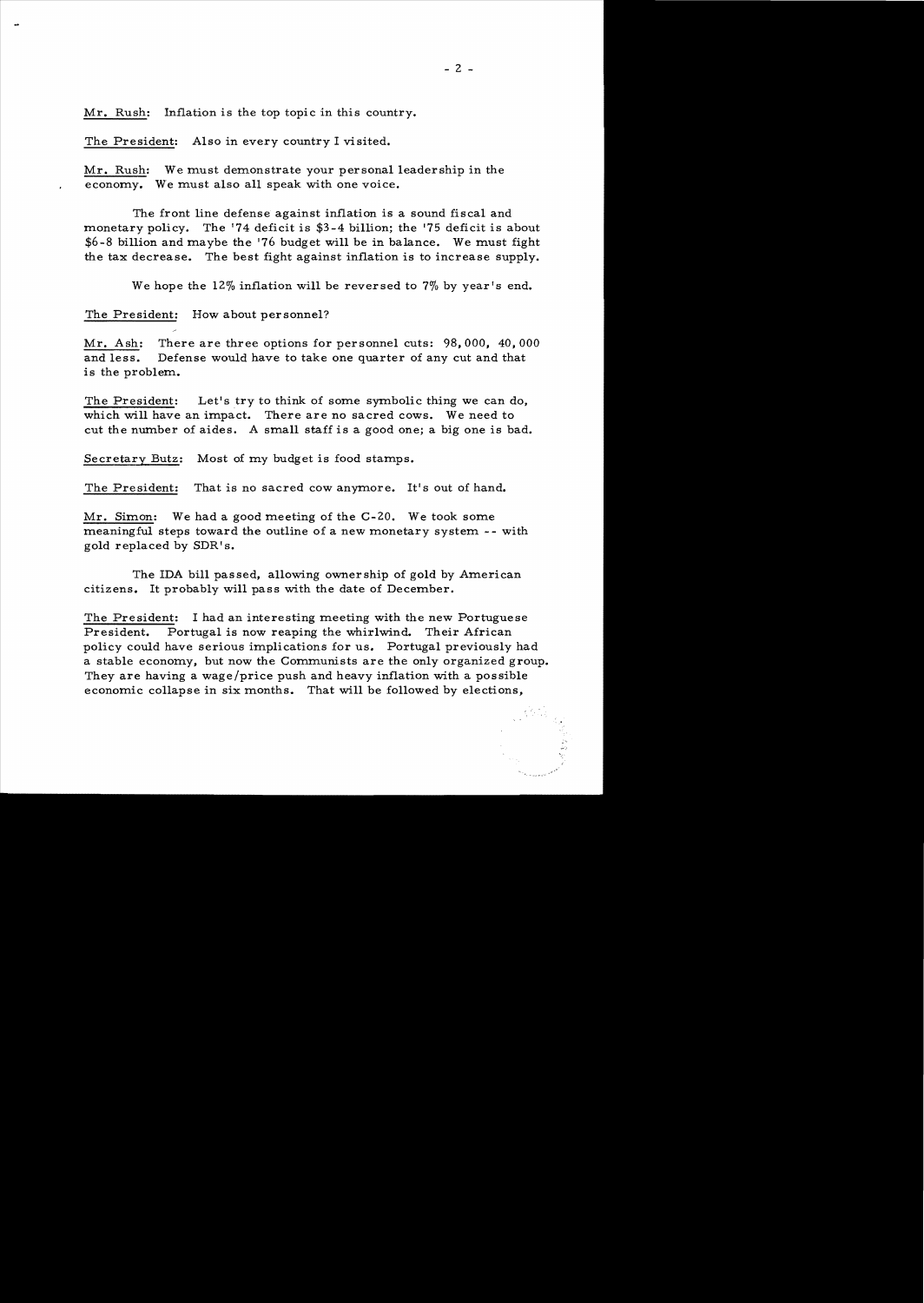with a leftist government probably being elected. The repercussions in Spain and Italy will be serious.

Secretary Kissinger: I will make a few comments on the NATO Declaration to be signed in Brussels on the 26th and the President's summit meetings in the Soviet Union.

The NATO Declaration is a result of our last year's initiative. We asked the alliance to make a necessary adjustment to take account of changed realities. Twenty years ago it was formed in different conditions. We faced monolithic Soviet and European satellite forces; the threat was unilateral; we enjoyed a nuclear monopoly, and the Third World was colonial. All that has changed, and we wanted the alliance to recognize these changed realities. Europe is now growing in strength, and there is greater political self-consciousness. We have seen the growth of the PRC as a rival to the Soviet Union in the Communist World. We can see the situation in the Middle East affecting perceptions. There is the change in strategic relationships. Everything is different.

The Europeans initially reacted cautiously to our initiative and the French attacked us. In retrospect, this debate was healthy -- we are all democracies. The Declaration is essentially what we wanted. It calls attention to the new strategic realities; it invites nations outside to cooperate. It pledges us all to consultation on major issues affecting us all. Last year, the Europeans were making sick comments about the purpose of the Alliance summit -- this year two governments are interrupting state visits to come to this meeting. The President will not just sign the Declaration but he will go to the plenary meeting and hold discussions. We will describe the purposes of the President's Soviet trip and allay any fear of a US-Soviet condominium.

The changes of government in Europe in the last year have been extraordinary. Wilson is the most cooperative; Schmidt is more energetic; and the French change is remarkable. We solved the problem with France in a half hour at the Ottawa meeting and the Foreign Minister spoke in English -- the first time ever. This will be perhaps the most constructive meeting ever.

The importance of the Soviet summit is that it is primarily a meeting between Brezhnev and the President to avoid any misunderstanding, to avoid any appearance that we are neglecting our relations. And in the Soviet system there are decisions that only the leadership can make.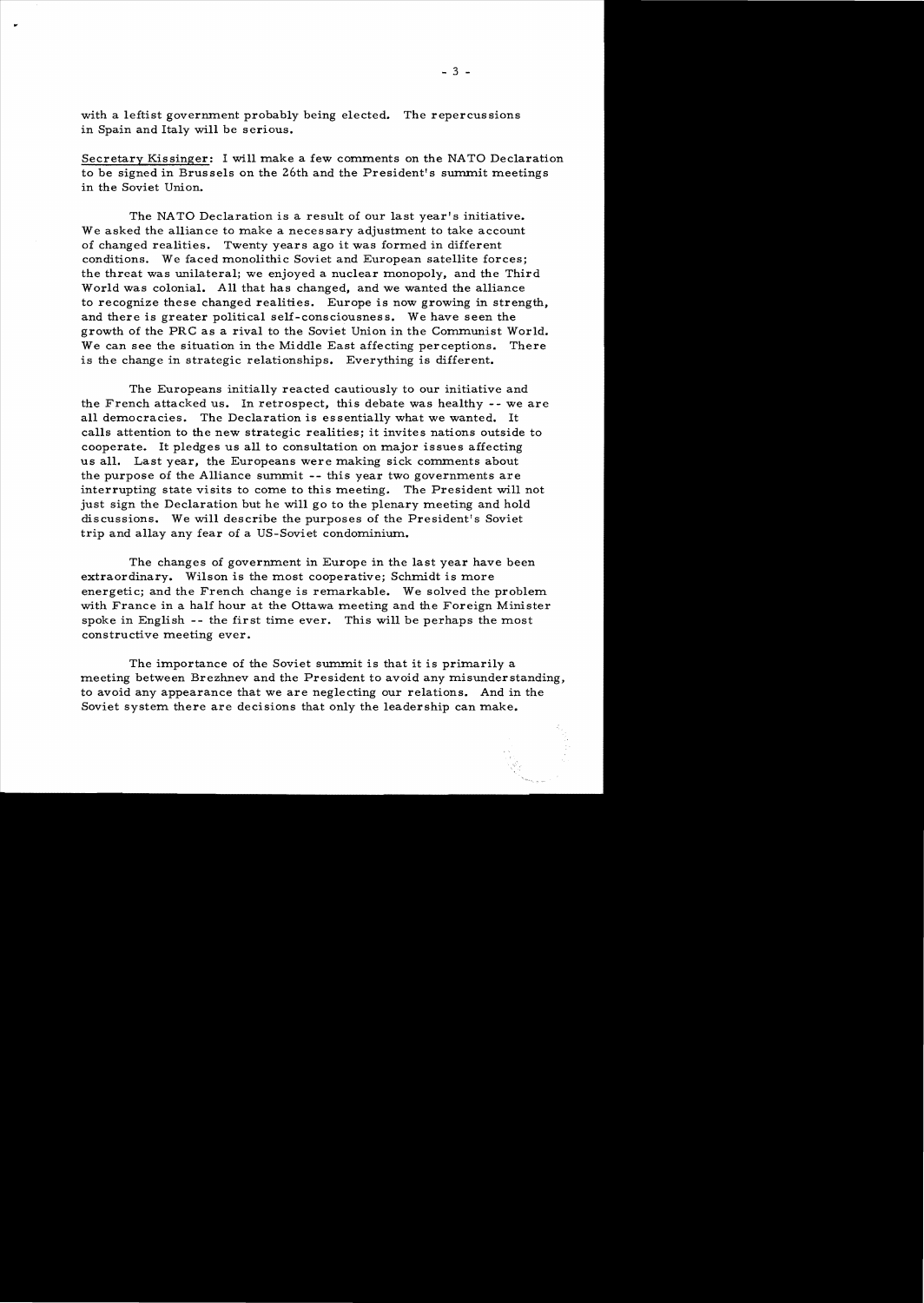The military can't make a political judgment and vice versa. All constructive ideas have come from us. This has been the case in SALT.

..

We believe someone must get a handle on the arms race. If we don't,we will only reach another plateau of armaments at higher levels. In the SALT negotiation now we are attempting to reach equivalence and get a handle on the MIRV.

We will also seek an agreement limiting underground nuclear testing above a certain threshold. We are trying to restrain the development of a big warhead. There may also be an agreement on ABM' s, limiting each side to one site.

Besides these, we are developing a series of bilateral agreements, trying to give the Soviets an incentive to cooperate and giving them a vested interest in stable relations.

Many say that the Soviet Union violated detente in the Middle East. The opposite is true -- the Arabs complain the Soviets didn't do enough and therefore the Soviets are losing their position. Sadat threw the Soviet Union out in 1972 because he feared they would keep him from going to war.

These bilateral agreements -- in which you all have cooperated may not be spectacular, but they are significant. One of the dangers of Jackson is that he will close off all avenues and incentives so the Soviet Union in a crisis will have nothing to lose by behaving irresponsibly. We tie agreements to progress, but we need some levers and the agreements create an atmosphere of improving relations. This is now taken for granted, ironically. We have come so far that many think we can have detente without any effort on our part.

The President: We are anti-Communist. But we live in a world where we have to try to resolve differences with alien powers without recourse to conflict.

If we hope to influence the policies of others, we have to have something to talk to them about. It is not enough just to brandish missiles. The Soviets know that that's an idle threat for more modest problems. We are trying to develop a vested interest in peaceful initiatives with the Soviet Union. But as Kissinger says, the most essential thing is for us to talk.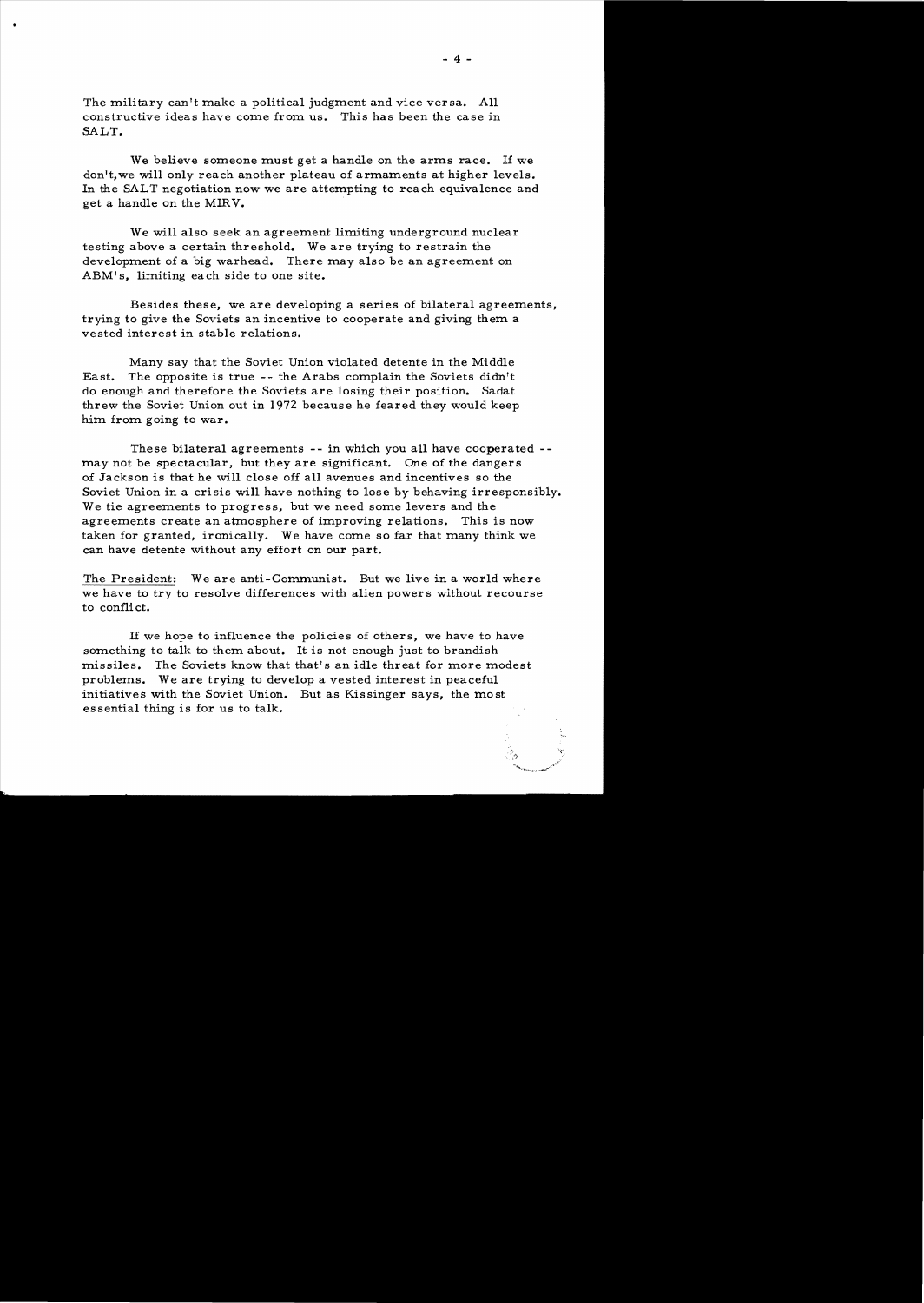In the Middle East we must make it worth their while to have a constructive relationship with the United States -- beyond the political. The Arabs are disillusioned with the Soviet Union.

×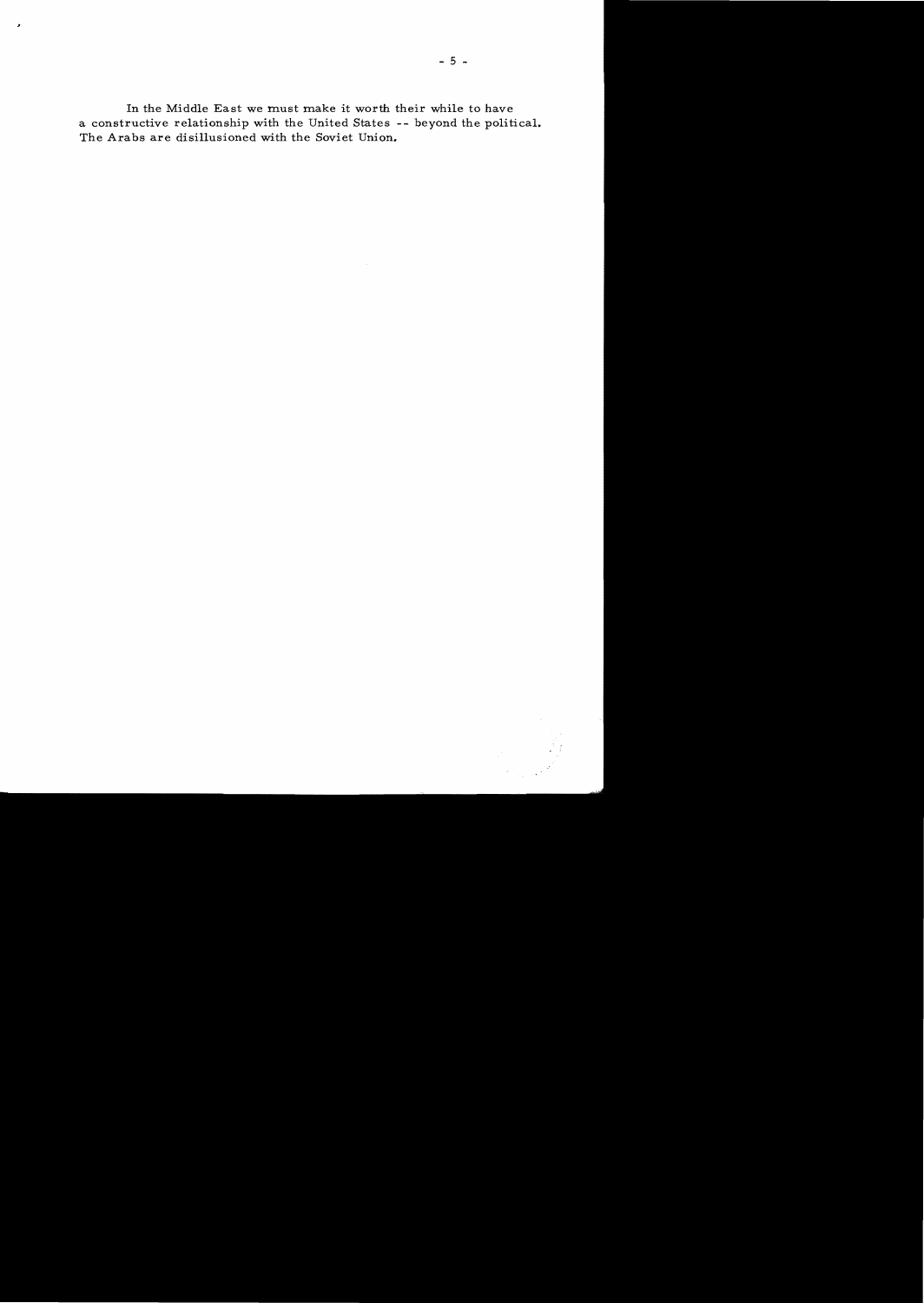mou discoursion  $\bigvee$ calmint wite 21 Juni 21 74 Som Jagon will be unished, in arres of forain, assamed, Contract provat brake convert of what we Cando. Befor Ot, alwart With womity from Grashs, exp?p2 Joedanie S.P. All trat pas changer. And was rome ont cheering, Dup Reflection of dup belief in tratureless of arossain - US fermestig. American puis presence in allaxins fu crosel is contracts US & local security but in ME There is use hype with discourse anna when Marvelse was told by Syrian hypy to see them so could get c dans at, (Ster, about Osal son) Cole Kundom J domoitre véase. - Count chyent a honoring as fluor - Ednebra bill in Comp. - Major polin union la vour under civer fer capt  $7.348$ Kirgh Inflation is top topic in this county P also in every county I enseted. Rook we most derivative your persont leadership in ear. Cas must also opeake cit carrie. Front love dymse against willation in found friend \* montag patry. 24 defect 3-4 bil, 25 definet about 6-8 birt & may la 26 hondy et vir bolemen most for plat tag dansines. Best forght organizes withdrain so the environce sypty. W3 but 12 90 mptatre with the recent to 2 % by quand. P Aucaline personal. Aola. There are 3 springs 46,000, 40000 + hus. Alphond. have take bed on cutt that is a pub. P. Let's ty to think if soine ayuntatie thing we can do.

**DECLASSIFIED** NSC MEMO, 11/24/98, STATE DEPT. GUIDELINES, State Deview 3/9/04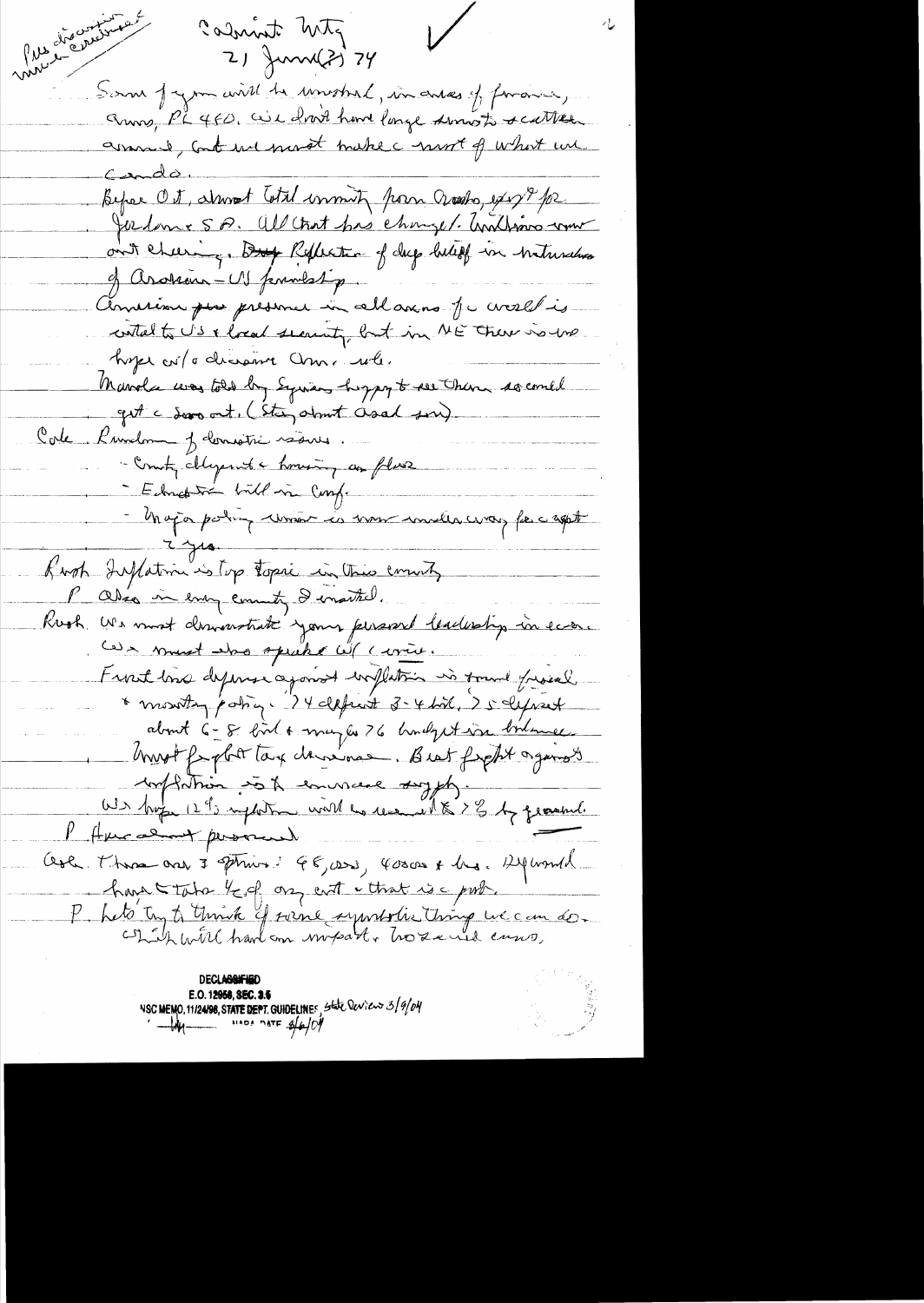We had to cut a st of arck, a small styft e josel ant, a bij ont is bod. Butz hrotof my hudged is fad slow-pro-P That we dance can Itis mit of hand. Simon We had good buty of C-20. We task some incomingful Theps towned anthine of now mentary system - w/ good explaned by SORO, I IDR passed bull passed allowed p annually of gold. Probably will poss or date of Dec. PR Had intrivity noty of new Portymer Pia, Partingol ses mon recopies, a certaldure de l'Avis Operan polin has could have service imphasing /a us. Palujal previously had stark scoring, but mur only compte ant arguigel perry. They are time orige/fine just A having writtening w/ possible limitenthapse in 6 mo. That followed by electrons, us beflest gent put Metal, Reprensions me Spain & Hatz are strong K. I will make few runningson HATO de landtre + c somet. Dentmutin a result from bestylar initiative. Werooklatter is tode account of thought Crobotin, 20 pcs ago: E m2 Totalhite paras, throut corres mailatant, mia mongoly, 3 all croald ano Colomal. All heer changed + we wanted delevant to us mon change untities Europeaning in strong the, pointed sen conservances, generals of PRC, And an ME affecting phraspires, Change in strotagie who motives, all are deferent. Emos inthally rected contraints the attached us. I reliefed, this debote was healthy - we are all Dimocencies. Ha The chad outron is resembility what are now t- mu strat untilis, ensuite aments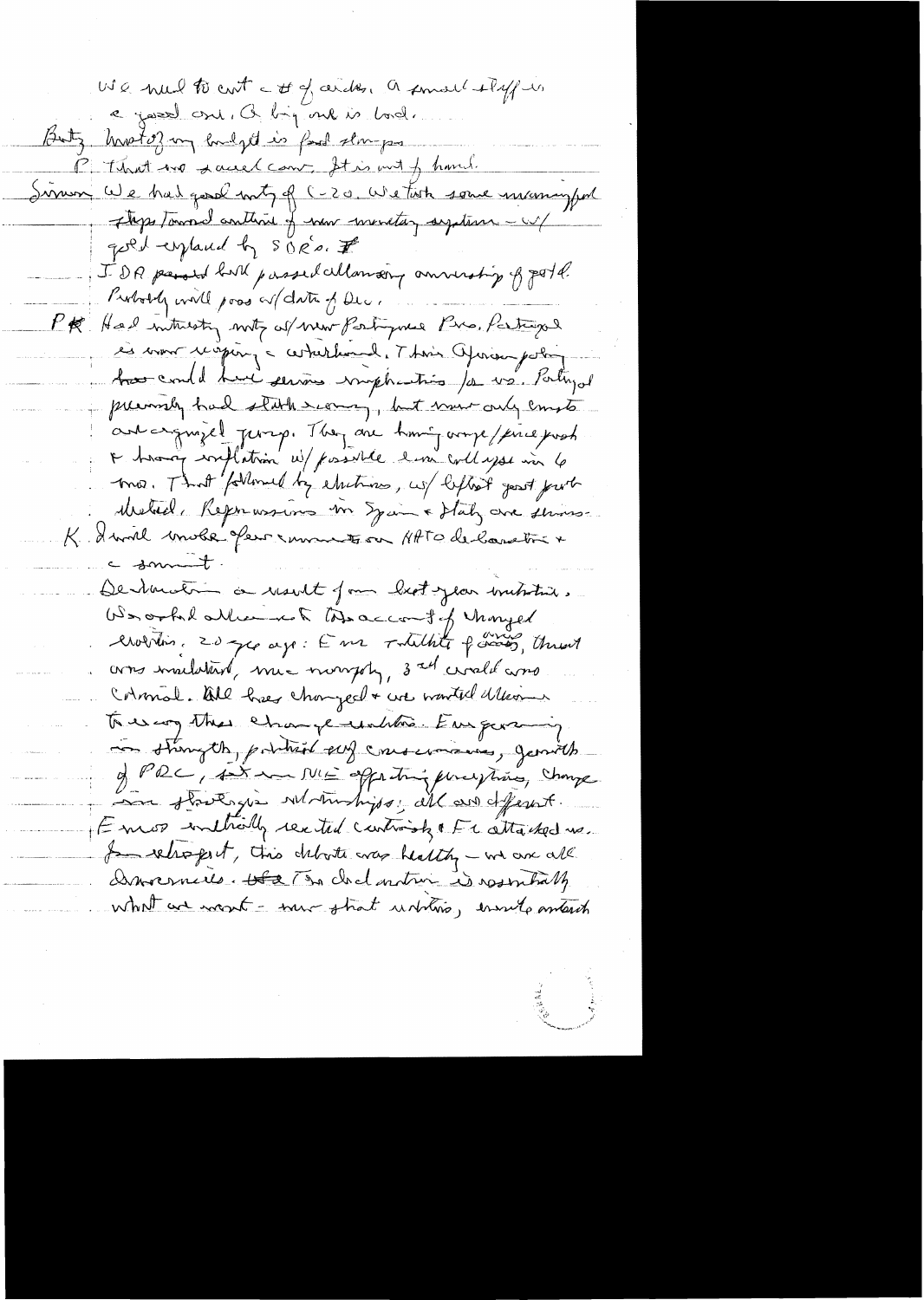aux opperte abbind, consolletin, etc. Last zea, Euros mating sociale communité about propose of terminent - This year 2 grants are interrupting state mentals come to this wity. + hold transains. We will allon my fraid UX-Sich endamin. Charges front in Eine have Mun extraordring, Witerin most crop; Schmidt more ineigetré ; France Change Municipalité. Our solened problem s/Fe in /c he + Far spoke - Employed - 1st time looks - This will be perhoyer const constructive with enarrow Ingestance of Sos surment is provisionly write but Boys K to avoid nuremaleratanding, neglect, etc. and in Some supplementaries are demonisment why ce le dite disponent un de la contexte de la facture bain une pour moi Bain une pour vos of crot, we will reach another plation at hybes Imals. We attempting to wach a pourrent e got handle on 11/1/2V. On TTB are trying & water his worked. als  $H_{\beta N}$ . Boseite, une ellegée organisation de pour Sasan martin to compe Unon on Sc institut un vis. The grade because to frais letry would kep him for  $\approx$   $\approx$   $\approx$ This agencie - in white jamel had cong-